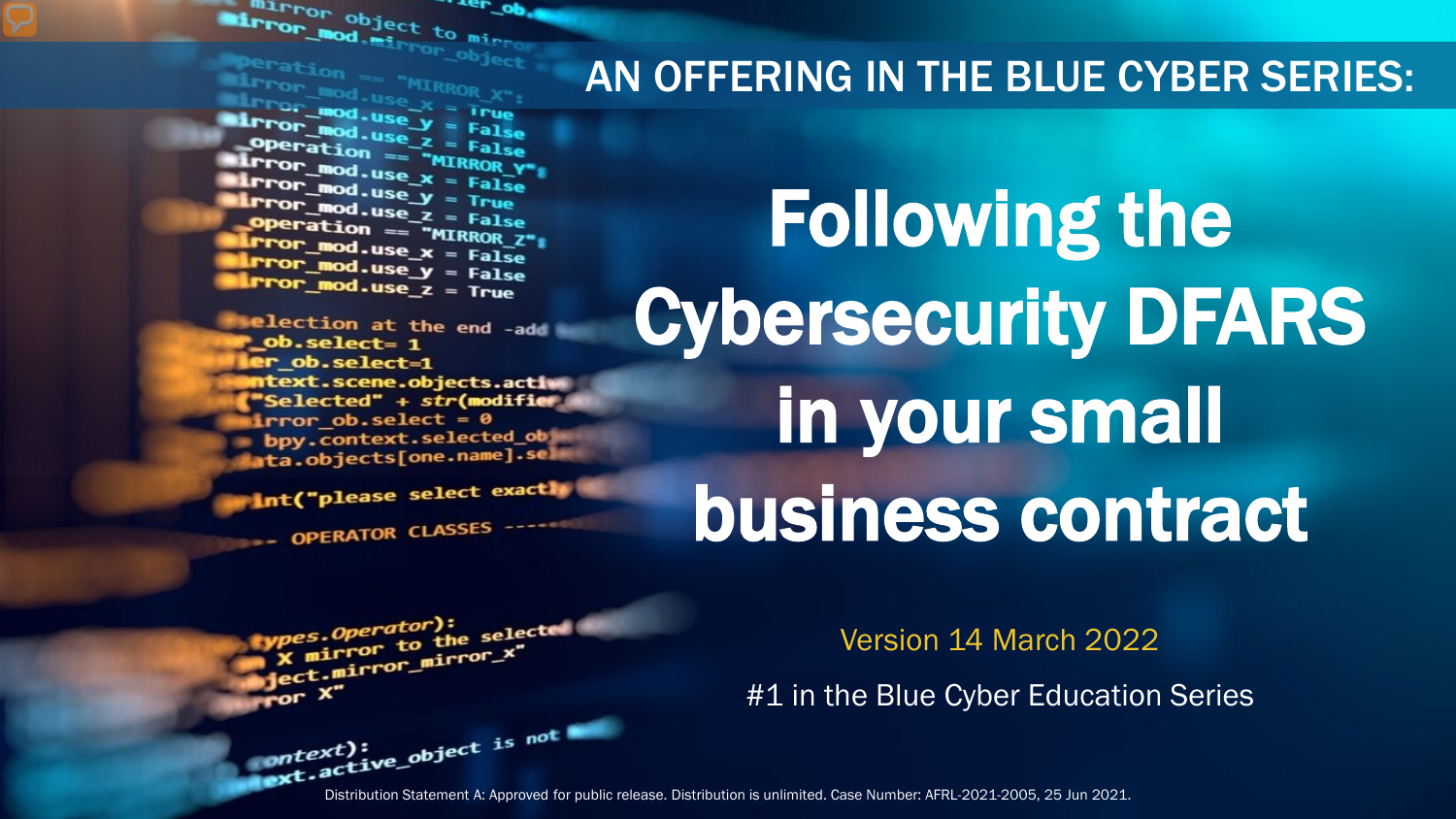



## Federal Acquisition Regulation (FAR) and DFARS

Small Business contracts contains many FARS and DFARS, some are listed some are referenced and you have to look them up. These are not all, but some key security requirements.

What is a DFARS? The Defense Federal Acquisition Regulation Supplement (DFARS) contains requirements of law, DoD-wide policies, delegations of FAR authorities, deviations from FAR requirements, and policies/procedures that have a significant effect on the public.

DFARS Clause 252.239-7010 Cloud Computing **Services** 

FAR Clause 252.204-21 Basic Safeguarding of Covered **Contractor** Information Systems

DFARS Clause 252.204-7012, Safeguarding Covered Defense Information and Cyber Incident Reporting

DFARS Clause 252.204-7008 Compliance with safeguarding covered defense information controls DFARS Clause 252.204-7019/20 NIST SP 800-171 DoD Assessment Requirements.

DFARS Clause 252.204-7021 **Cybersecurity** Maturity Model **Certification** Requirement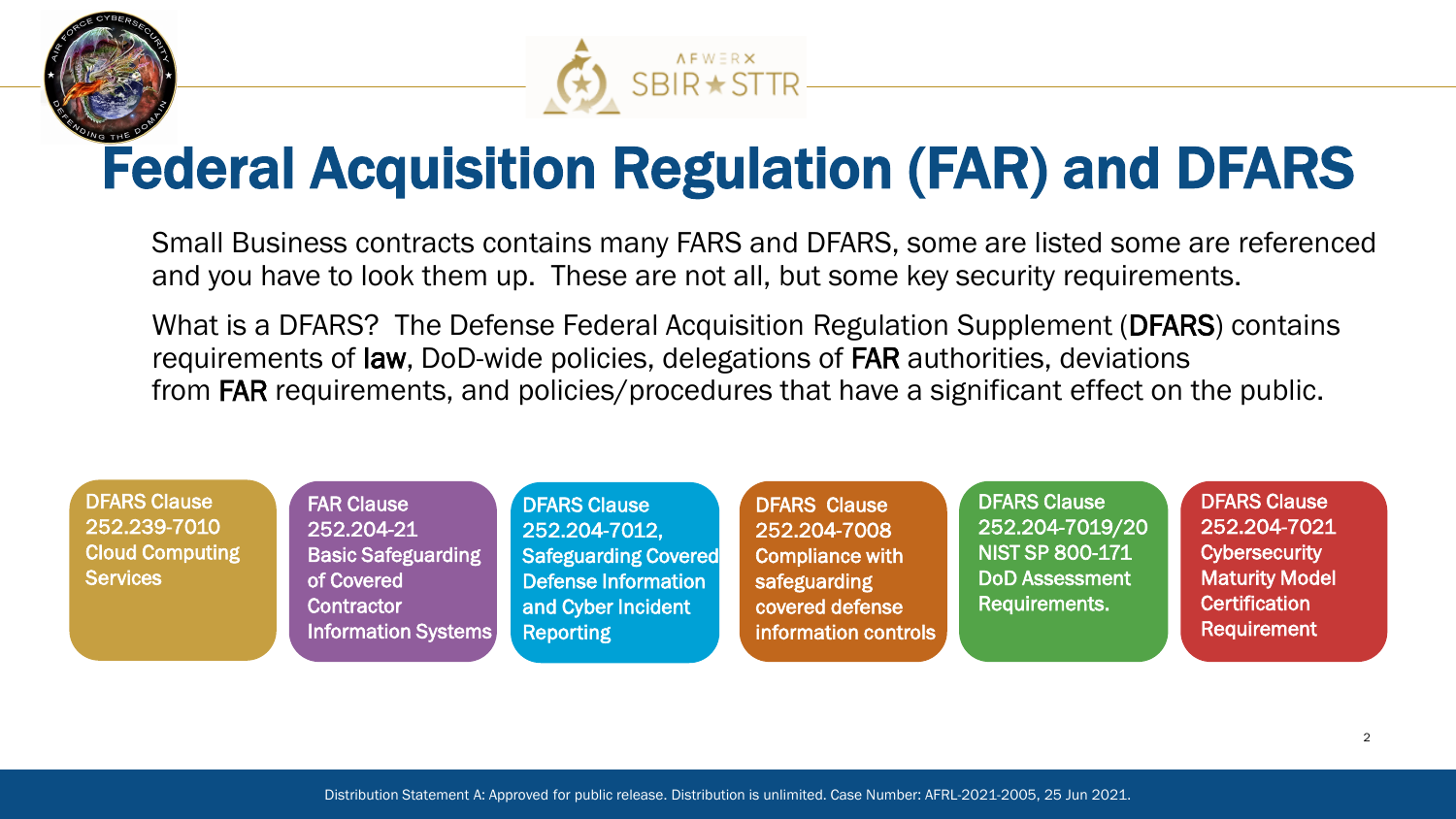



### DFARS Clause 252.239-7010 ― Cloud Computing Services

Applies when a cloud solution is being used to process data on the DoD's behalf or DoD is contracting with Cloud Service Provider to host/process data in a cloud

Ensures that the cloud service provider:

- Meets requirements of the DoD Cloud Computing Security Requirements Guide
- Use government-related data only to manage the operational environment that supports the Government data and for no other purpose
- Complies with requirements for cyber incident reporting and damage assessment

DFARS Clause 252.204-7012, Safeguarding Covered Defense Information and Cyber Incident Reporting, applies when a contractor intends to use an external cloud service provider to store, process, or transmit covered defense information in the performance of a contract. DFARS Clause 252.204-7012 requires the cloud service provider to meet security requirements equivalent to those established for the Federal Risk and Authorization Management Program (FedRAMP) Moderate baseline.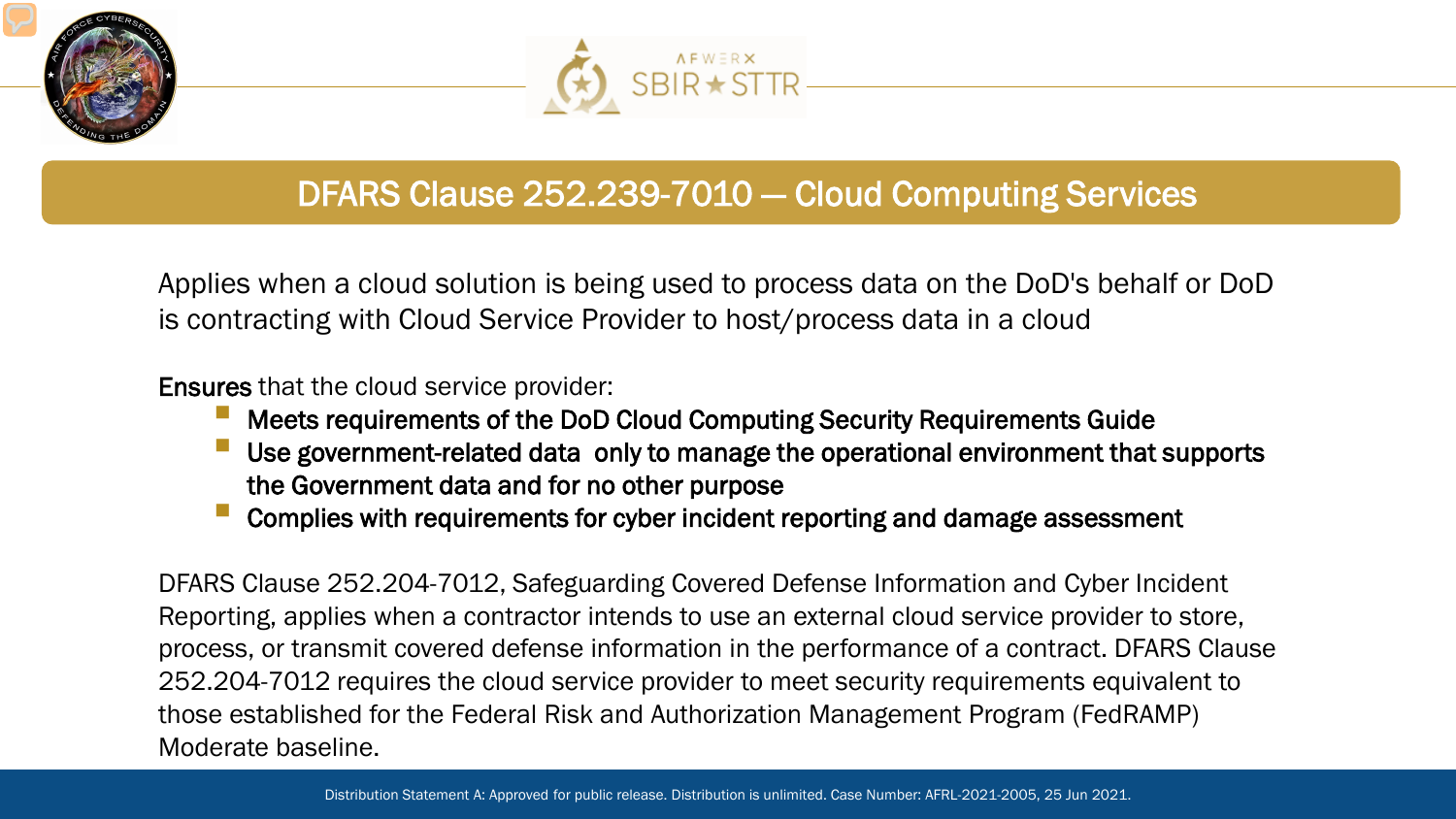



### FAR Clause 52.204-21 Basic Safeguarding of Covered Contractor Information Systems

#### Safeguarding requirements and procedures

(1) The Contractor shall apply the following basic safeguarding requirements and procedures to protect covered contractor information systems. Requirements and procedures for basic safeguarding of covered contractor information systems shall include, at a minimum, the following security controls:

*- The FAR lists 15 security controls, which correspond to 17 NIST SP 800-171 requirements* (2) *Other requirements.* This clause does not relieve the Contractor of any other specific safeguarding requirements specified by Federal agencies and departments relating to covered contractor information systems generally or other Federal safeguarding requirements for controlled unclassified information (CUI) as established by Executive Order 13556.

#### Flow-down the requirement

The Contractor shall include the substance of this clause, including this paragraph (c), in subcontracts under this contract (including subcontracts for the acquisition of commercial items, other than commercially available off-the-shelf items), in which the subcontractor may have Federal contract information residing in or transiting through its information system.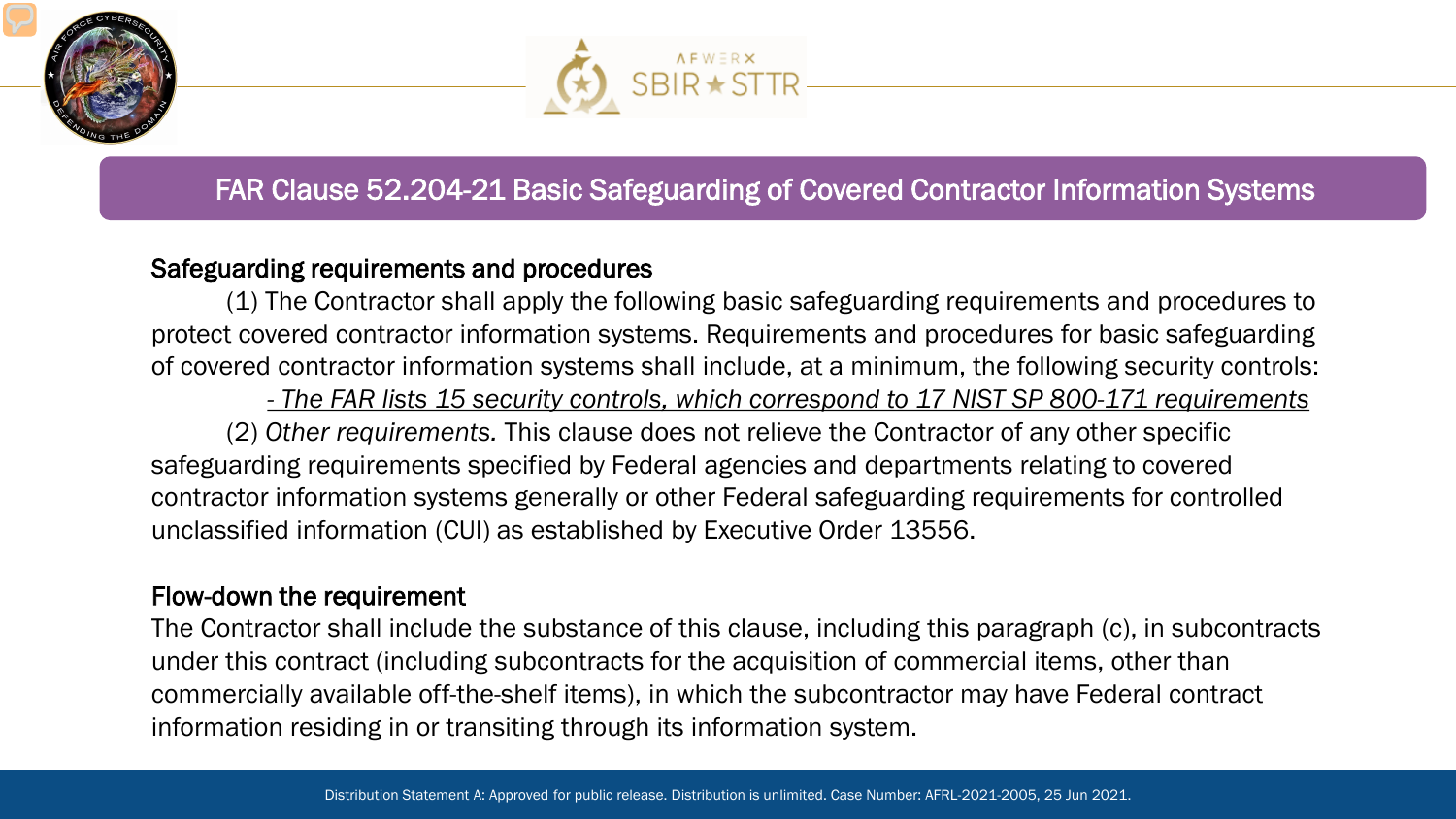



### DFARS Clause 252.204-7012, Safeguarding Covered Defense Information and Cyber Incident Reporting



Report cyber incidents



Submit malicious software



Facilitate damage assessment



Safeguard covered defense information

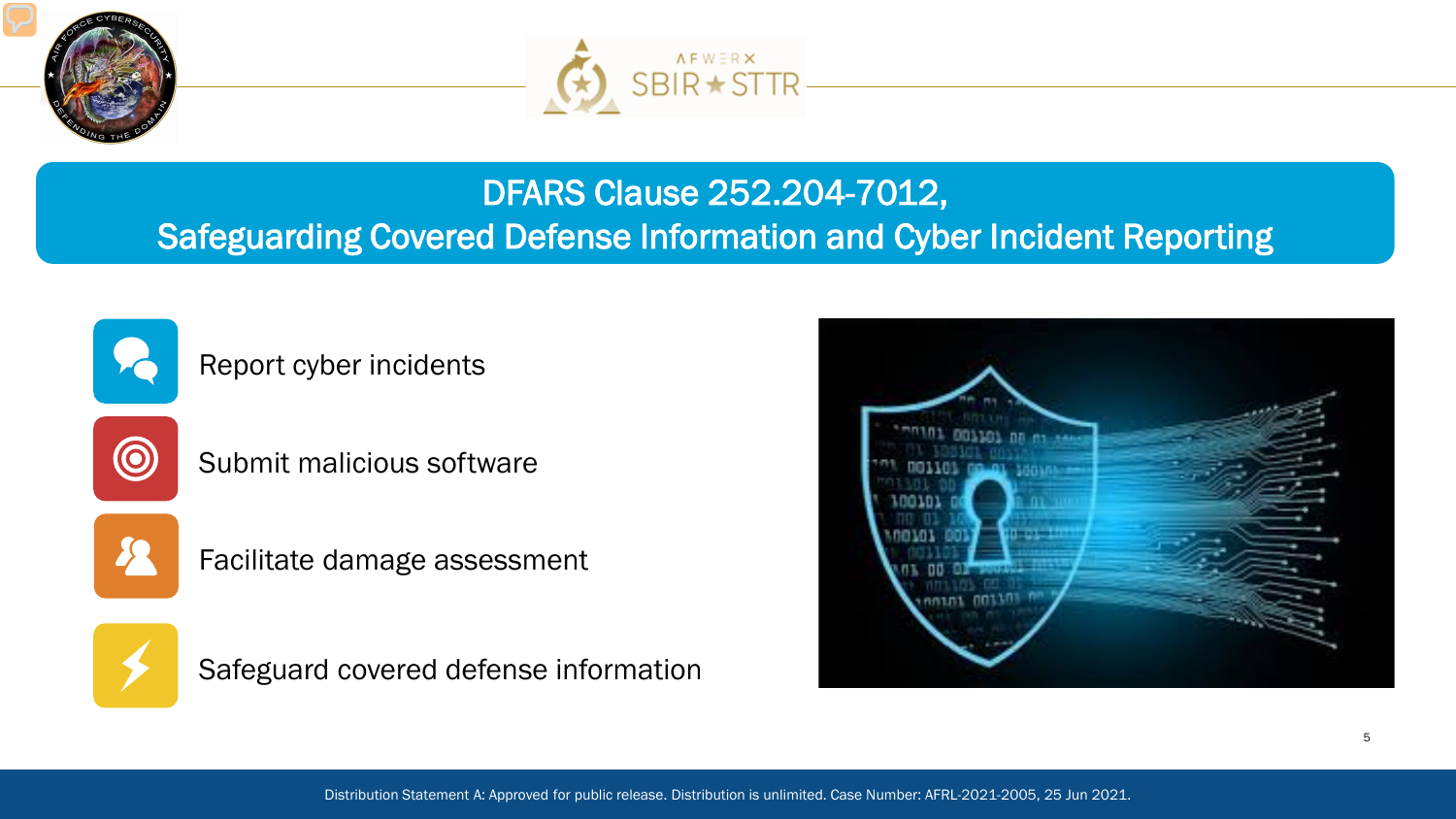



# Where to Report Cyber Incidents/Malware



To report cyber incidents that affect covered defense information or that affect the contractor's ability to perform requirements designated as operationally critical support, the Contractor shall conduct a review for evidence of compromise and rapidly report cyber incidents to DoD at https://dibnet.dod.mil via an incident collection form (ICF).



If discovered and isolated in connection with a reported cyber incident, the contractor/ subcontractor shall submit the malicious software to the DoD Cyber Crime Center (DC3). Also, https://dibnet.dod.mil



If DoD elects to conduct a damage assessment, the Contracting Officer will be notified by the requiring activity to request media and damage assessment information from the contractor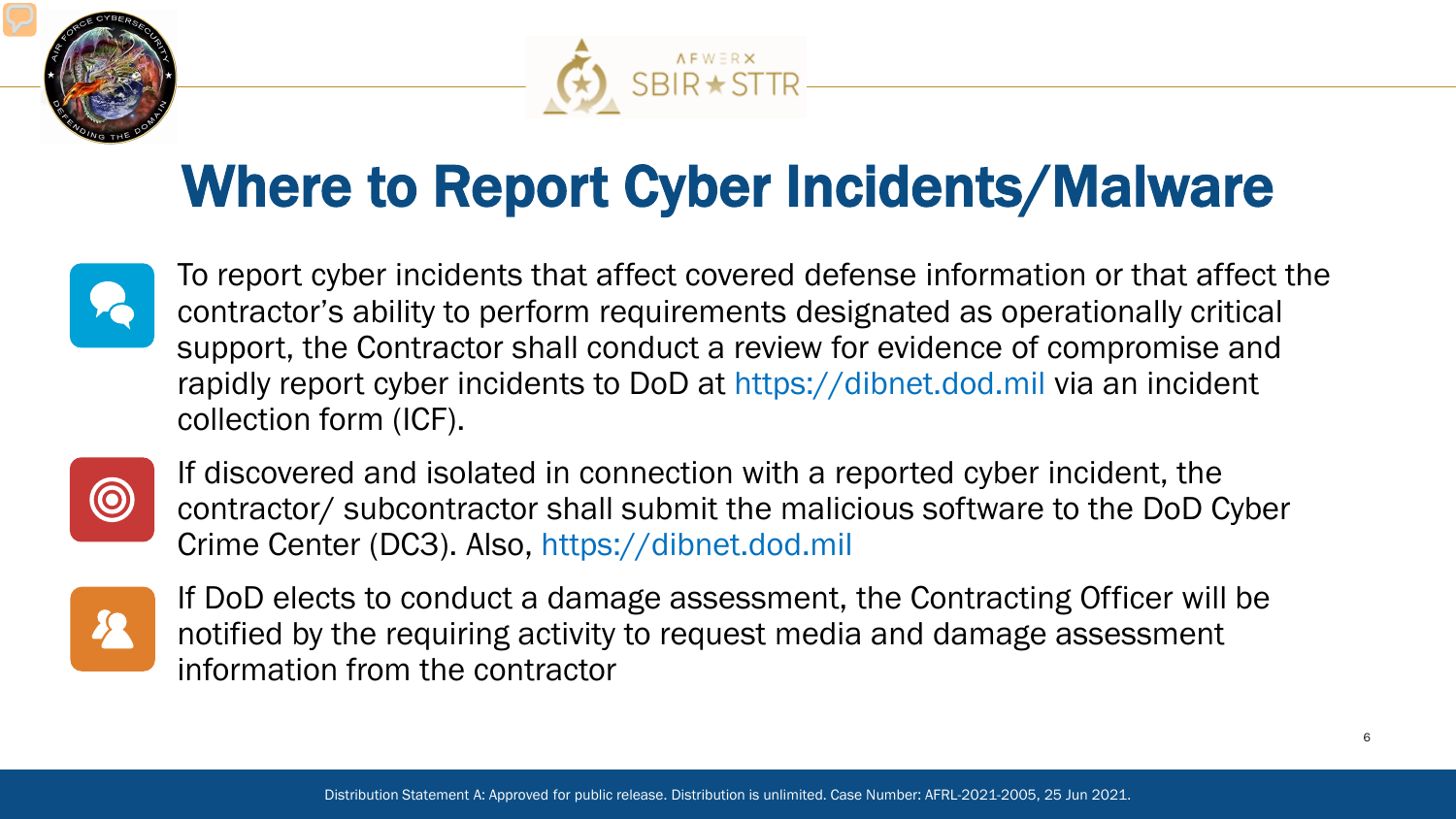



# Safeguard Covered Defense Information (CDI)



CDI is defined as unclassified controlled technical information (CTI) or other information as described in the DOD CUI Registry

AND is marked as CDI

OR otherwise identified in the contract and provided to the contractor by DoD in support of performance of the contract;

OR collected/developed/received/transmitted/used/ stored by the contractor in performance of contract.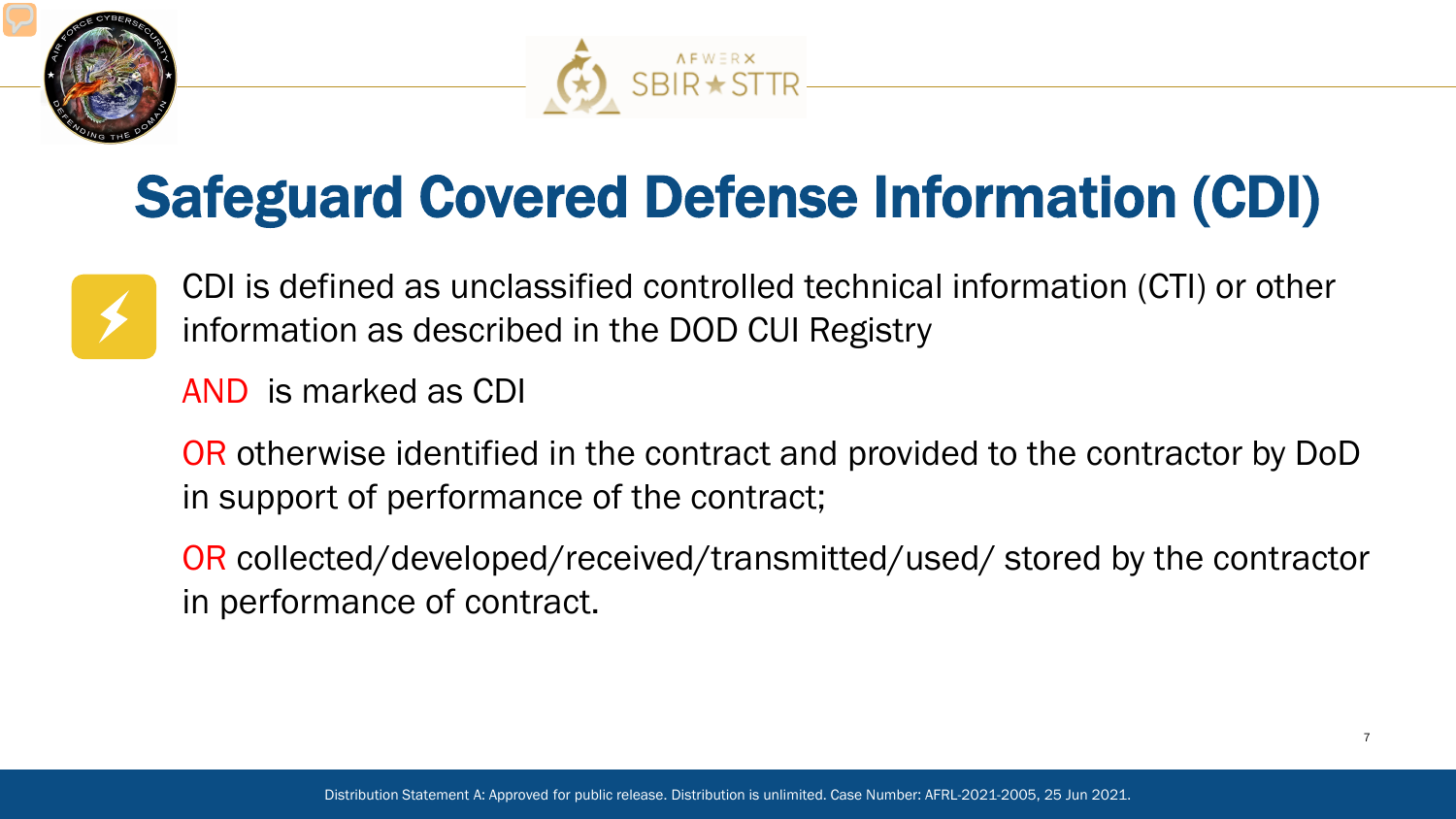



# Safeguard CDI: What is CUI?



Detailed training on what constitutes CUI is available from the DOD at this link: [https://www.dodcui.mil](https://www.dodcui.mil/)



DoD Controlled Unclassified Information (CUI)

#### **CUI Awareness and Marking CLEARED** November 2020 **For Open Publication** Apr 01, 2021 Department of Defense https://www.dodcui.mil **FFICE OF PREPUBLICATION AND SECURITY REVIET SLIDES ONLY NO SCRIPT PROVIDED** 21-S-0588

8

Distribution Statement A: Approved for public release. Distribution is unlimited. Case Number: AFRL-2021-2005, 25 Jun 2021.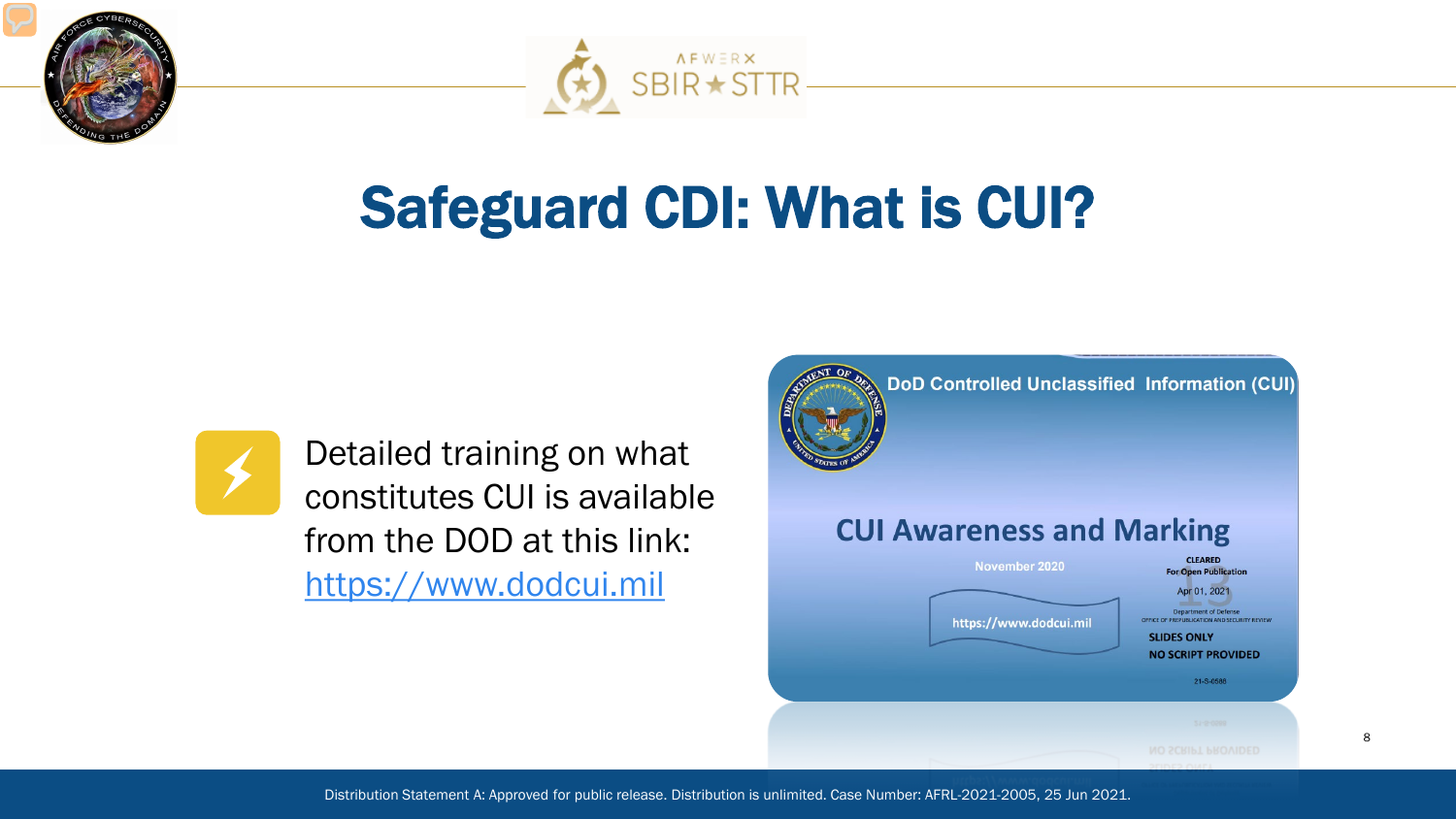



# Safeguard CDI: What is CTI?



Controlled Technical Information (CTI) means technical information with military or space application that is subject to controls on the access, use, reproduction, modification, performance, display, release, disclosure, or dissemination.

Controlled technical information is to be marked.

The term does not include information that is lawfully publicly available without restrictions.

"Technical Information" means technical data or computer software, as those terms are defined in Defense Federal Acquisition Regulation Supplement clause 252.227-7013, "Rights in Technical Data - Noncommercial Items"

Examples of technical information include: research and engineering data, engineering drawings, and associated lists, specifications, standards, process sheets, manuals, technical reports, technical orders, catalog-item identifications, data sets, studies and analyses and related information, and computer software executable code and source code.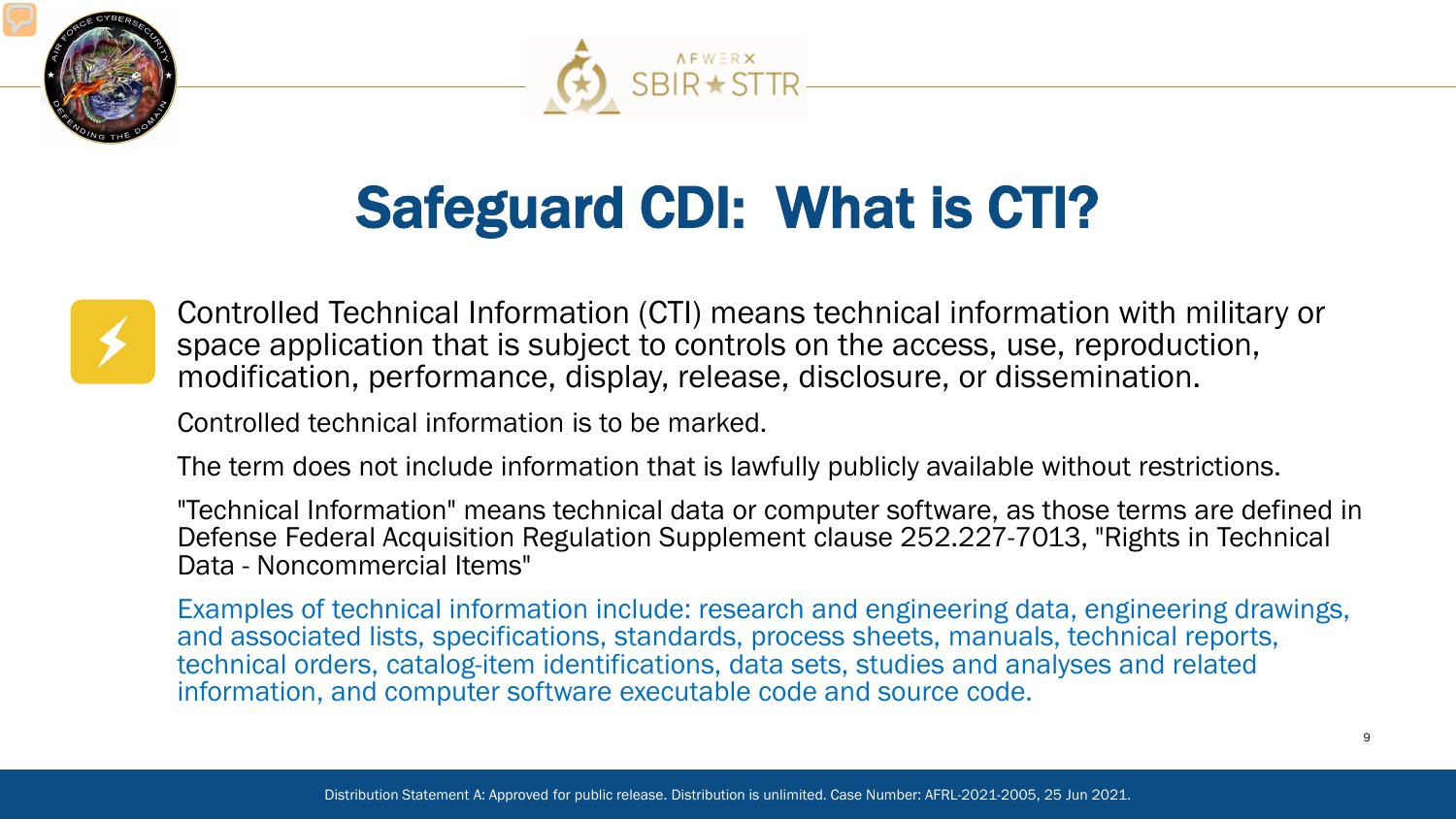



## Safeguard CDI: Implementation of NIST SP 800-171

Implementation of the NIST SP 800-171 involves implementing and documenting the 110 security requirements listed in the document.

- The implementation of security requirements is recorded in a System Security Plan (NIST SP 800-171 security requirement 3.12.4) and
- Any un-implemented security requirement and it's interim plan to provide alternative, but equally effective, security measure is recorded in a Plan of Action with Milestones, called a POAM (NIST SP 800-171 security requirement 3.13.2)

Help with understanding the NIST SP 800-171 security requirements is found at this link: <https://nvlpubs.nist.gov/nistpubs/hb/2017/NIST.HB.162.pdf>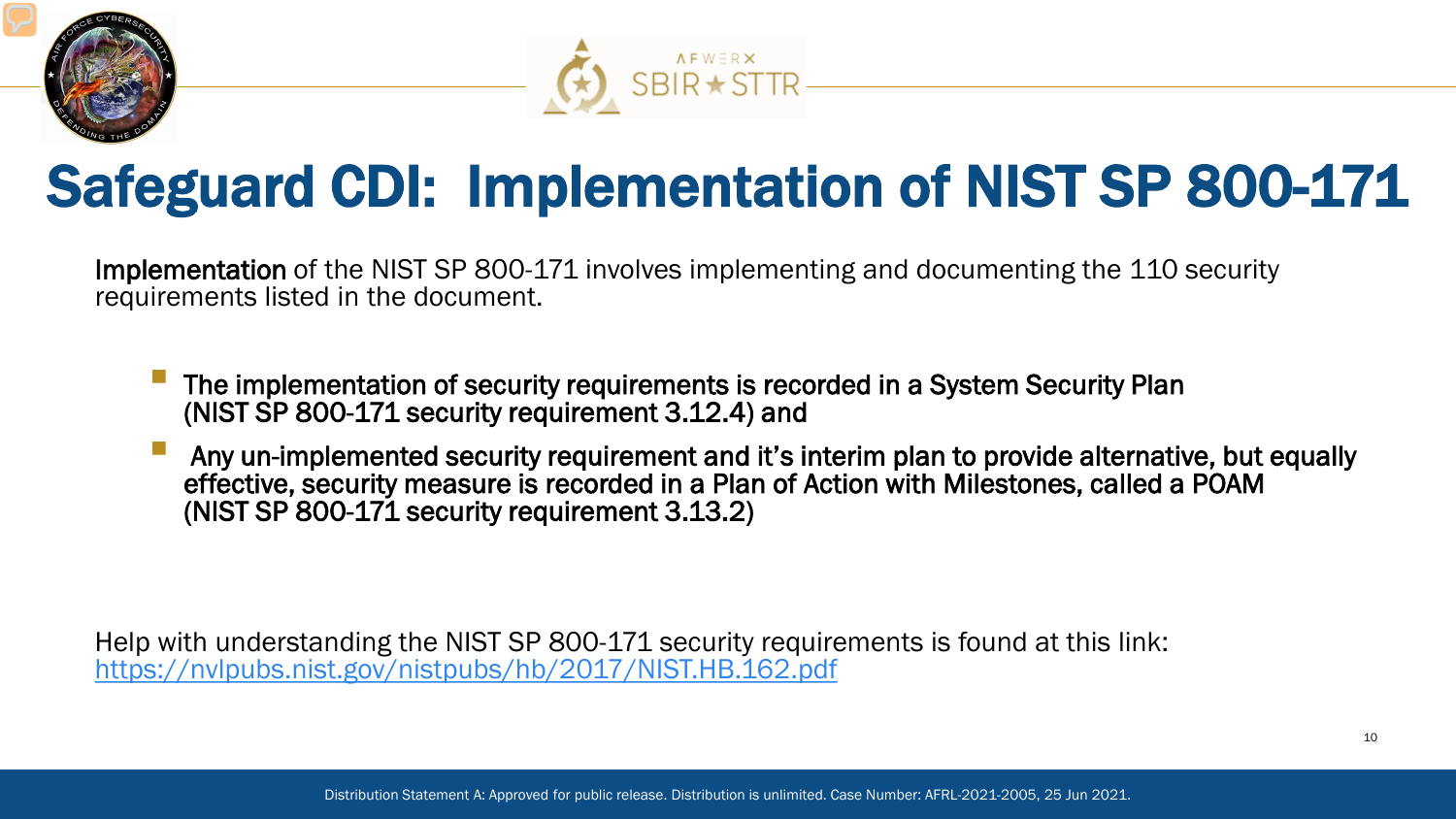



### DFARS Clause 252.204-7008 Compliance with safeguarding covered defense information controls

States "By submission of this offer, the Offeror represents that it will implement the security requirements specified by NIST SP 800-171, … not later than December 31, 2017.

If the Offeror proposes to vary from any of the security requirements specified by NIST SP 800-171 …, the Offeror shall submit to the Contracting Officer, for consideration by the DoD Chief Information Officer (CIO), a written explanation of:

- Why a particular security requirement is not applicable
- How an alternative but equally effective, security measure is used to compensate for the inability to satisfy a particular requirement and achieve equivalent protection.
- An authorized representative of the DoD CIO will adjudicate offeror requests to vary from NIST SP 800-171 requirements in writing **prior to contract award**. Any accepted variance from NIST SP 800-171 shall be incorporated into the resulting contract.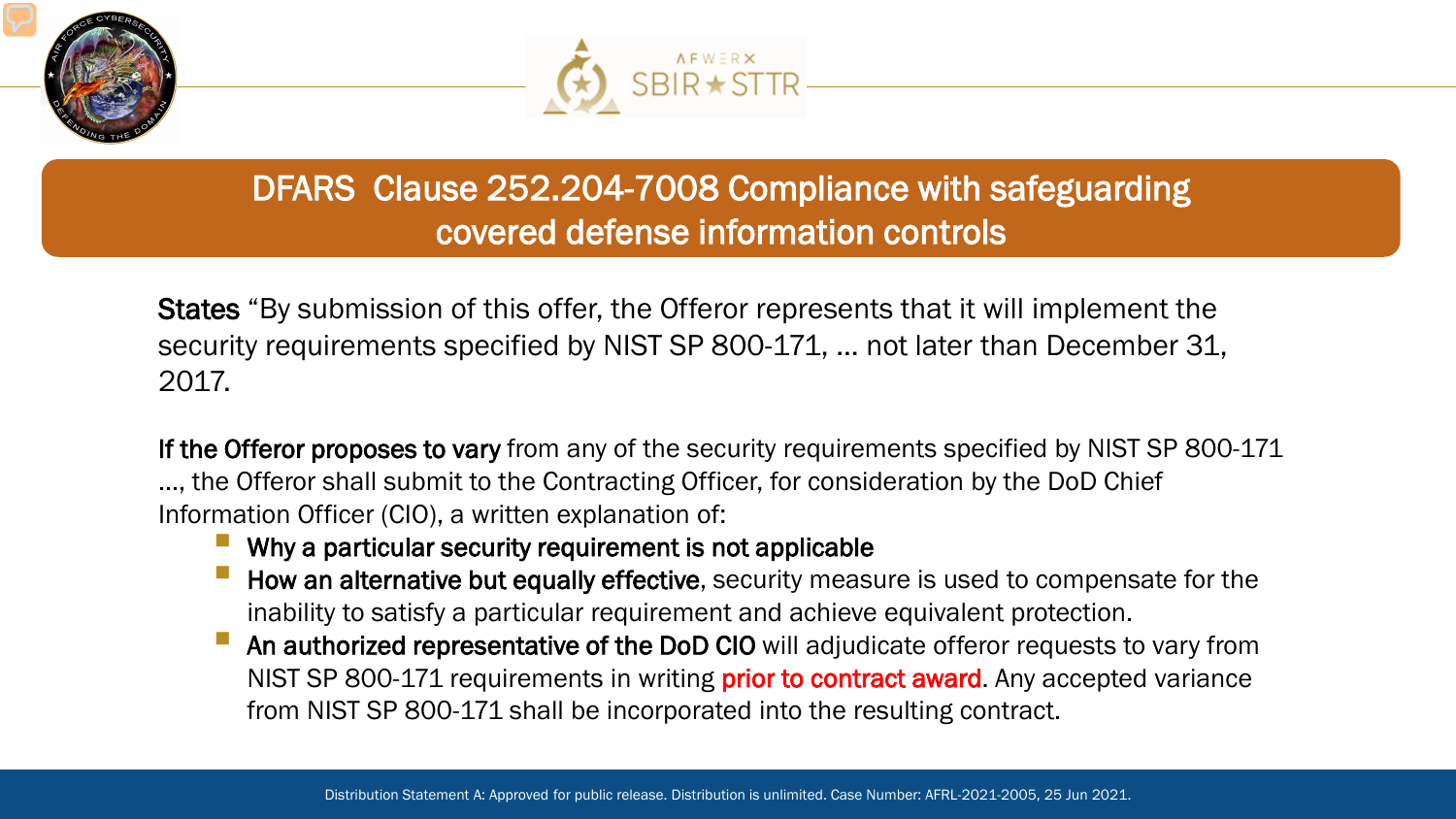



### DFARS Clause 252.204-7019/20 NIST SP 800-171 DoD Assessment Requirements.



Self-Assessment



Submit information to SPRS.CSD.DISA.MIL



Flow the Requirement Down



Update your Self-Assessment

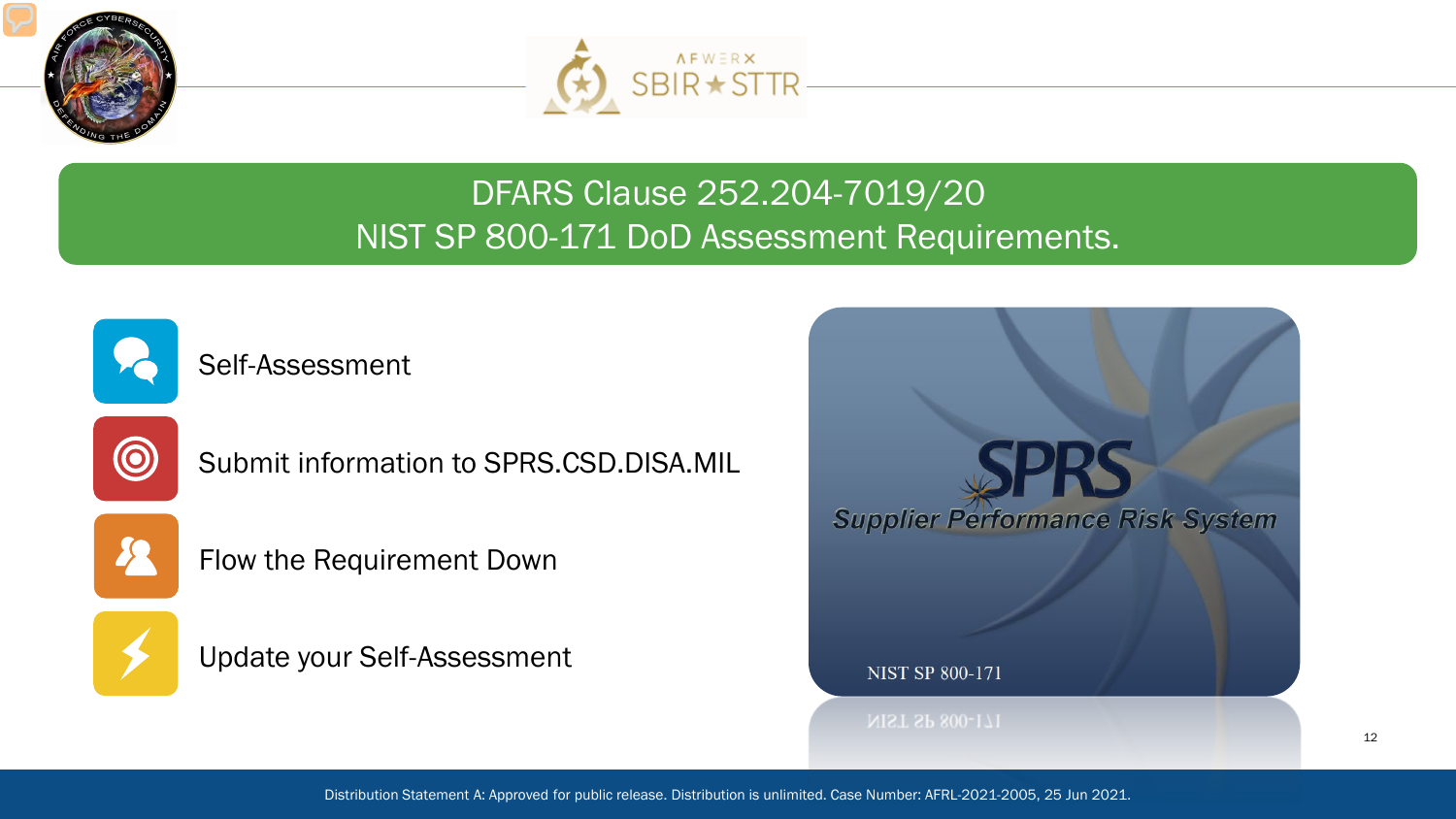



### NIST SP 800-171 DoD Assessment Requirements



This clause applies to covered contractor information systems that are required to comply with the NIST(SP) 800-171, in accordance with DFARS clause at 252.204-7012, Safeguarding Covered Defense Information and Cyber Incident Reporting



Supplier Performance Risk System (SPRS) is a sophisticated website is ready to record your Self-Assessment<https://www.sprs.csd.disa.mil/pdf/NISTSP800-171QuickEntryGuide.pdf>



The Contractor shall not award a subcontract or other contractual instrument, that is subject to the implementation of NIST SP 800-171 security requirements, in accordance with DFARS clause 252.204-7012 of this contract, unless the subcontractor has completed, within the last 3 years, at least a Basic NIST SP 800-171 DoD Assessment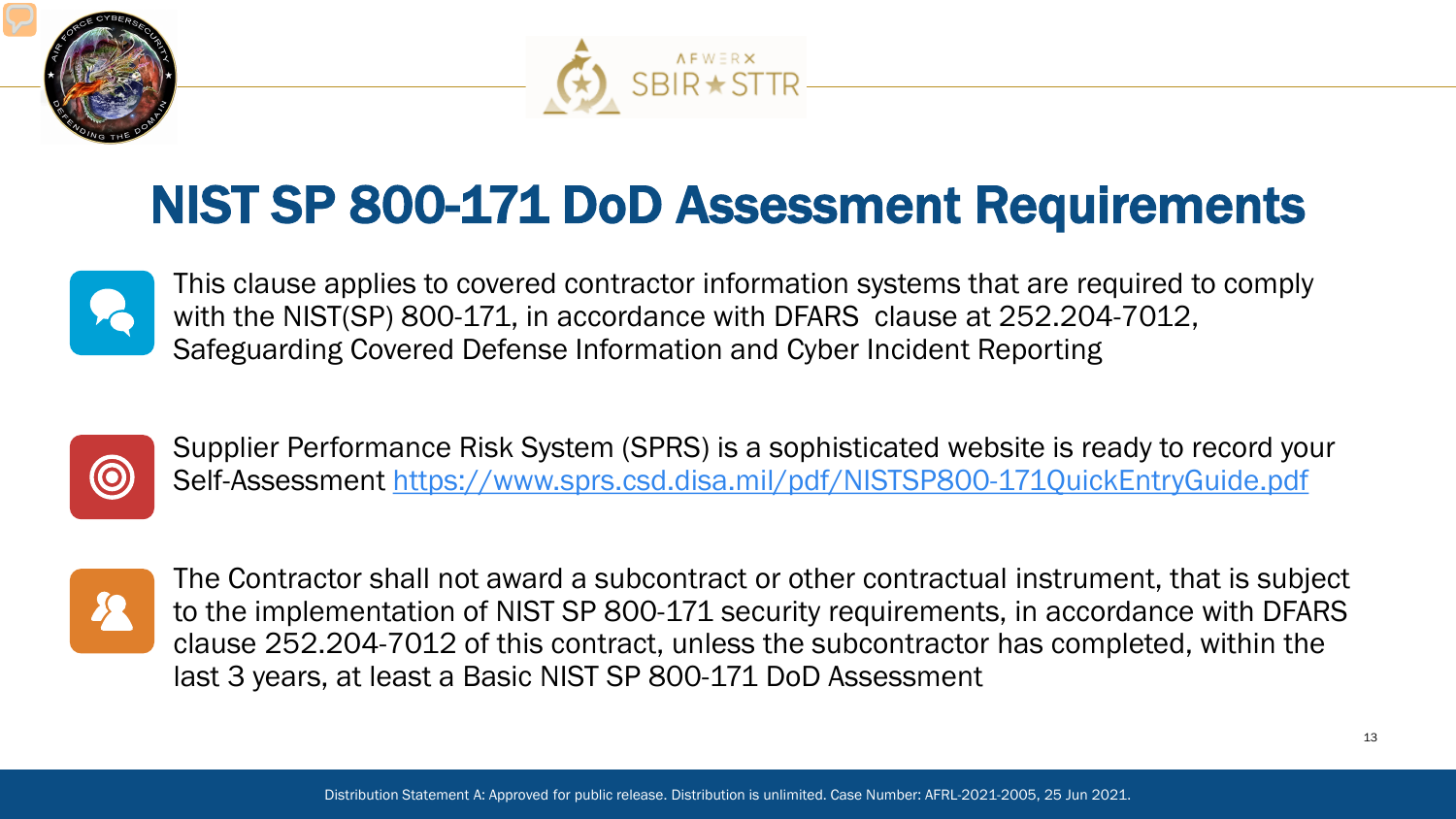



### DFARS Clause 252.204-7021 Cybersecurity Maturity Model Certification Requirement

This DFARS is under review and it's status will not be known until late 2022 at the earliest.

Until then, compliance with and full implementation of DFARS Clause 252.204-7012, "Safeguarding Covered Defense Information and Cyber Incident Reporting" is sufficient.

For more information on the new version of CMMC, see this great webinar by the DCMA Director John Ellis. <https://www.preveil.com/resources/webinar-john-ellis-on-cmmc-2-0/>

Stay up-to-date at [www.acq.osd.mil/cmmc/](http://www.acq.osd.mil/cmmc/)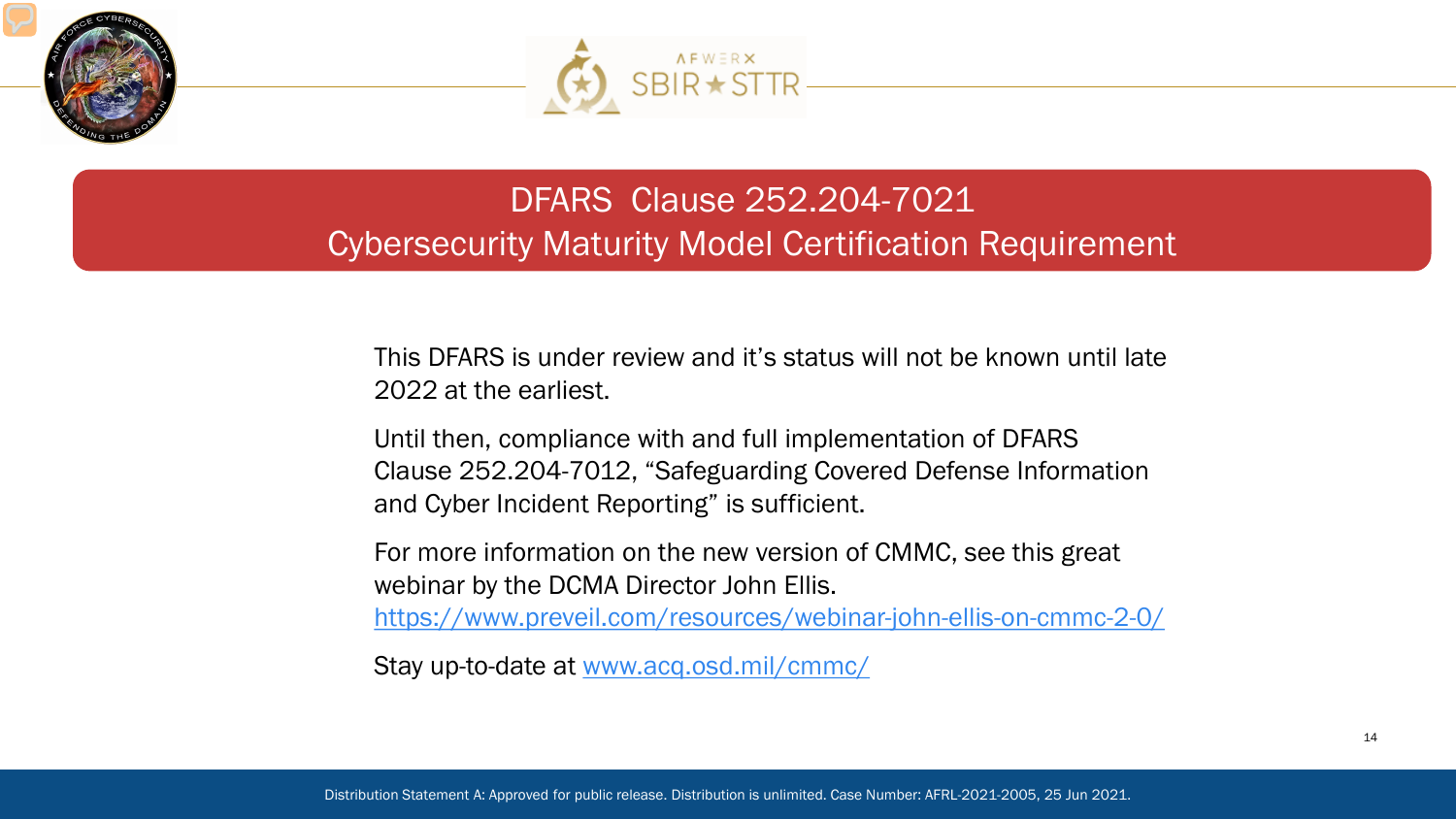



## Prohibition on Contracting for some items

SBIR/STTR contract contains many requirements. Many talk to not contracting with certain entities for certain items.

> FAR 52.204-23 Prohibition on Contracting for Hardware, Software, and Services Developed or Provided by Kaspersky Lab and Other Covered Entities

FAR 52.204-25 Prohibition on Contracting for Certain Telecommunications and Video Surveillance Services or Equipment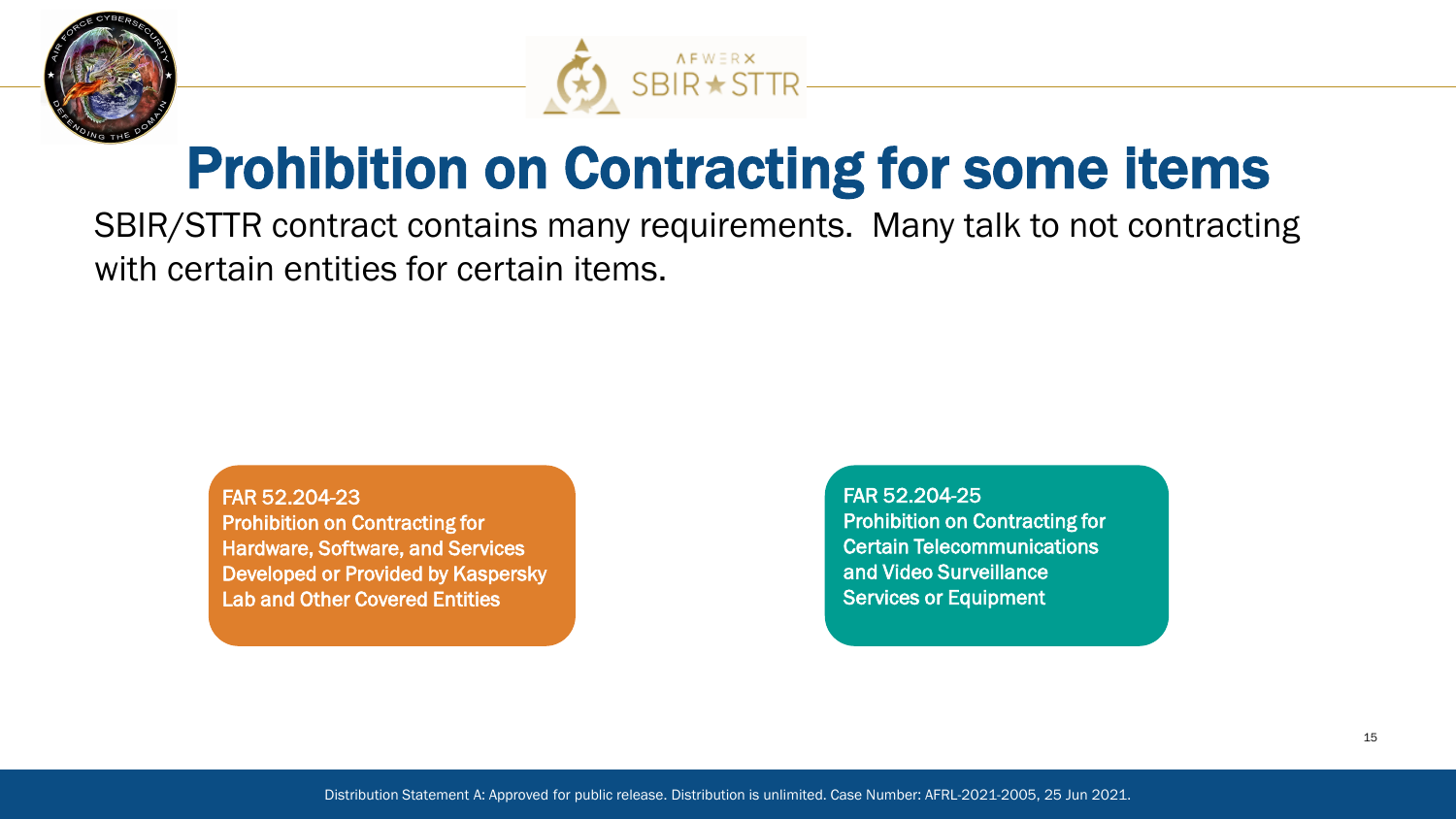



### 52.204-23 Prohibition on Contracting for Hardware, Software, and Services Developed or Provided by Kaspersky Lab and Other Covered Entities.

Section 1634 of Division A of the National Defense Authorization Act for Fiscal Year 2018 (Pub. L. 115-91) prohibits Government use of any covered article. The Contractor is prohibited from—

(1) Providing (2) Using

#### You must report exceptions

In the event the Contractor identifies a covered article provided to the Government during contract performance, or the Contractor is notified of such by a subcontractor at any tier or any other source, the Contractor shall report, in writing, to the Contracting Officer or, in the case of the Department of Defense, to the website at [https://dibnet.dod.mil.](https://dibnet.dod.mil/)

You must Flow the requirement down to subcontractors

All of these DFARS have many facets; this briefing is a high-level look

*Covered article* means any hardware, software, or service that–

- (1) Is developed or provided by a covered entity;
- (2) Includes any hardware, software, or service developed or provided In whole or in part by a covered entity; or
- (3) Contains components using any hardware or software developed I in whole or in part by a covered entity.

#### *Covered entity* means–

- (1) Kaspersky Lab;
- (2) Any successor entity to Kaspersky Lab;
- (3) Any entity that controls, is controlled by, or is under common
- control with Kaspersky Lab; or
- (4) Any entity of which Kaspersky Lab has a majority ownership.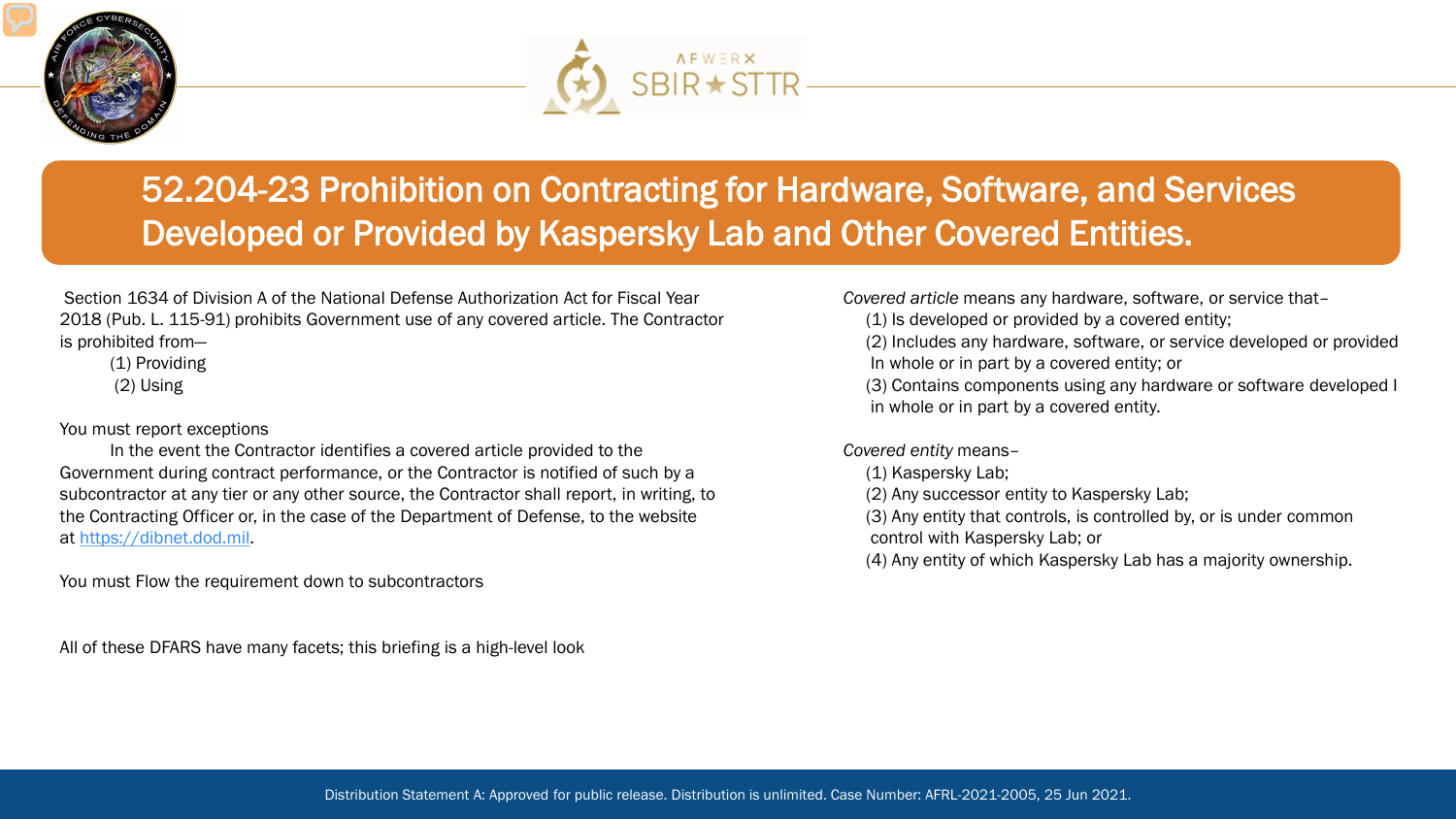



### FAR 52.204-25 Prohibition on Contracting for Certain Telecommunications and Video Surveillance Services or Equipment

#### Prohibition

Prohibits the head of an executive agency, from procuring or obtaining, or extending or renewing a contract to procure or obtain, any equipment, system, or service that uses covered telecommunications equipment or services as a substantial or essential component of any system, or as critical technology as part of any system. The Contractor is prohibited from providing to the Government any equipment, system, or service that uses covered telecommunications equipment or services as a substantial or essential component of any system, or as critical technology as part of any system, unless an exception has been granted

- Nor may you enter into a contract, or extend or renew a contract, with a *Covered foreign country, which* means The People's Republic of China

#### Reporting requirement

In the event the Contractor identifies covered telecommunications equipment or services used as a substantial or essential component of any system, or as critical technology as part of any system, during contract performance, or the Contractor is notified of such by a subcontractor at any tier or by any other source, the Contractor shall report the information to the Contracting Officer, in the case of the Department of Defense, the Contractor shall report to the website at [https://dibnet.dod.mil.](https://dibnet.dod.mil/)